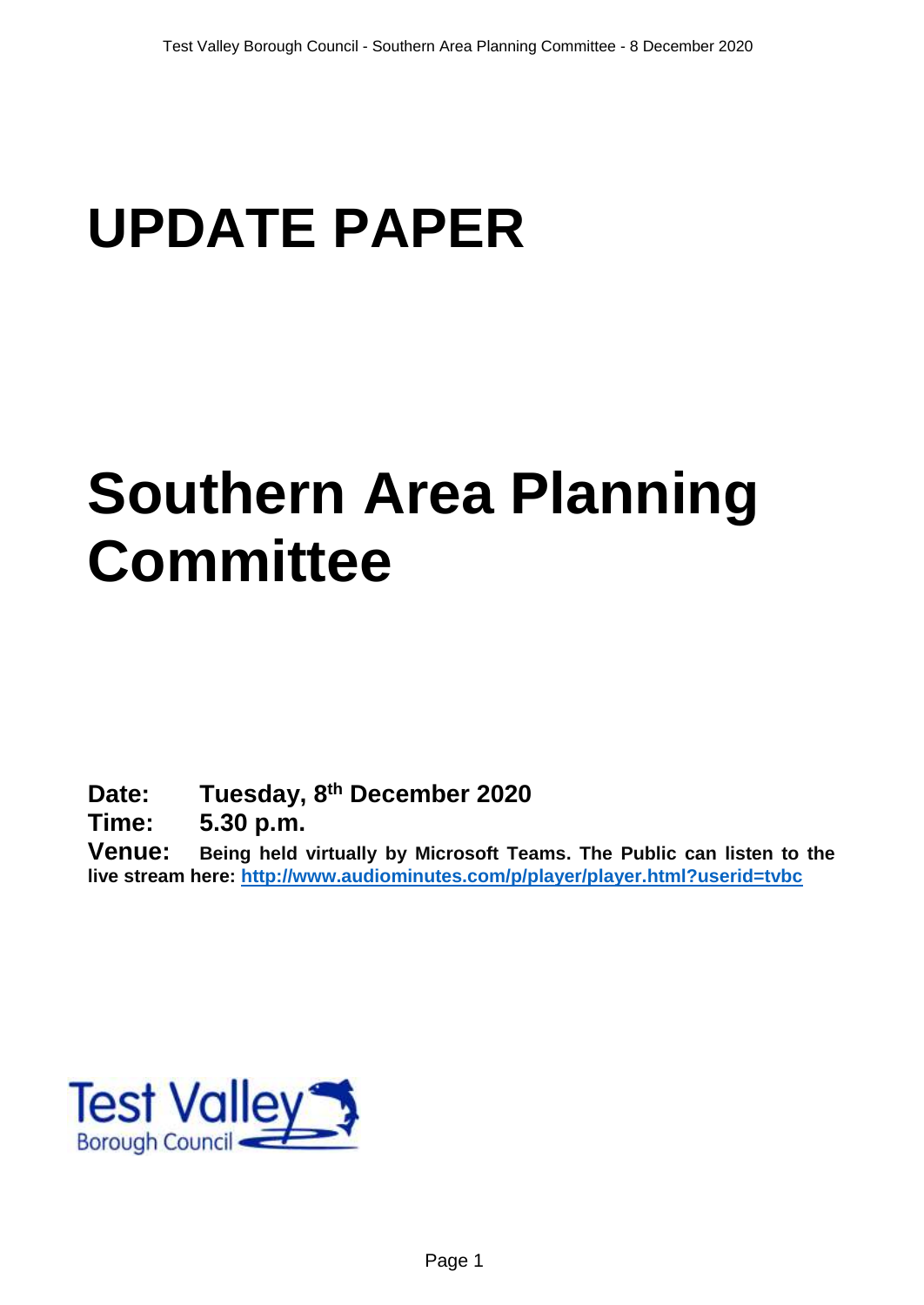#### **Southern Area Planning Committee – 8 December 2020 Update Paper**

The purpose of the report is to provide information on planning applications which has been received since the agenda was printed.

Report of Head of Planning

#### **1. Background**

1.1 Reports on planning applications are prepared for printing on the agenda some 10 days before the date of the Committee meeting but information and representations received after that time are relevant to the decision. This paper contains such information which was received before 10.00am on the date of the meeting. Any information received after that time is reported verbally.

#### **2. Issues**

2.1 Information and representations are summarized but the full text is available on the relevant file should Members require more details. The paper may contain an officer comment on the additional information, amended recommendations and amended and/or additional conditions.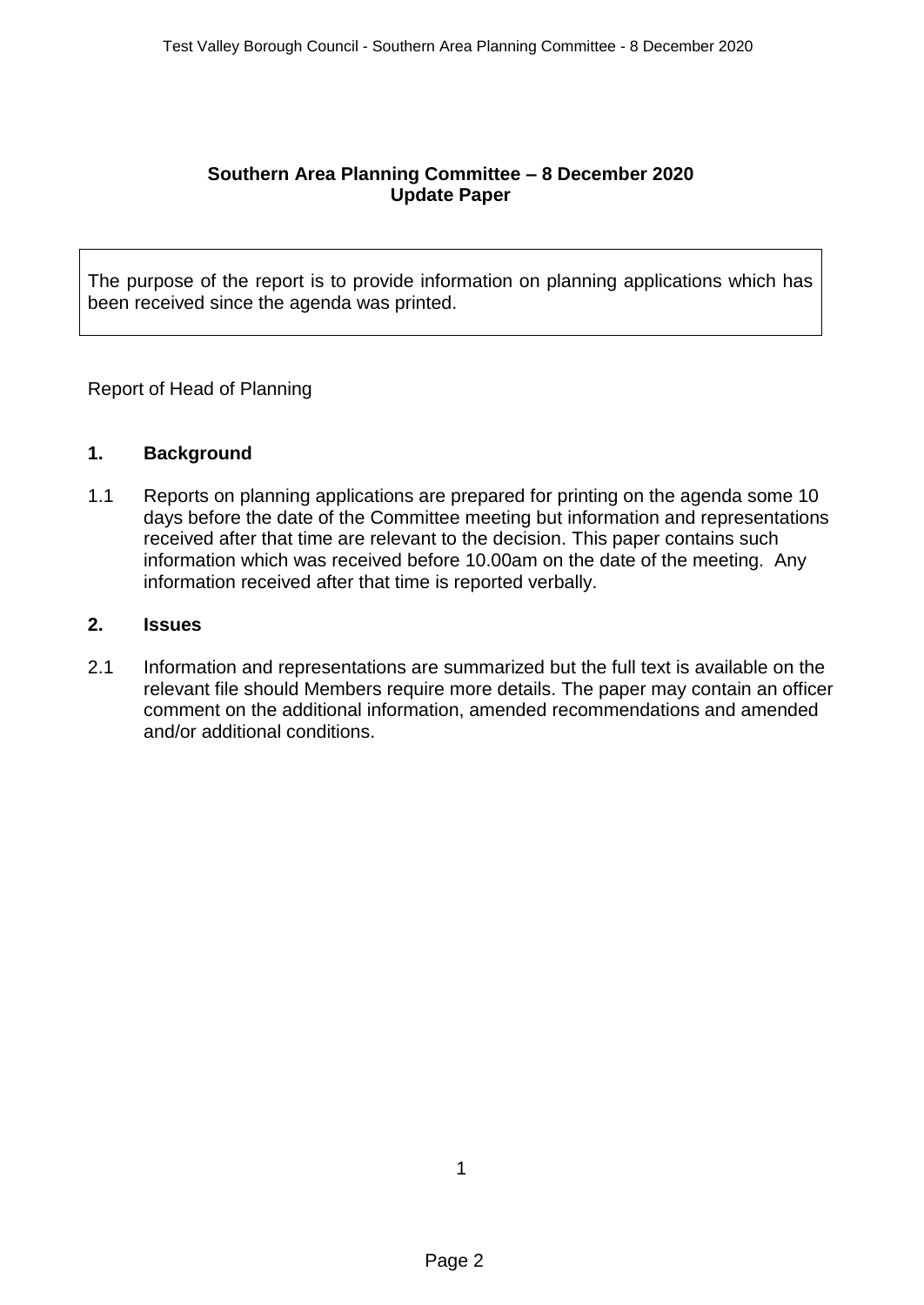| 7.  | 19/02630/FULLS (PERMISSION) 04.11.2019<br>SITE: The Old Mansion Site, Stoneham Lane, South<br>Eastleigh, CHILWORTH | $11 - 63$ |
|-----|--------------------------------------------------------------------------------------------------------------------|-----------|
|     | <b>CASE OFFICER: Sarah Barter</b>                                                                                  |           |
| 8.  | 20/00327/FULLS (PERMISSION) 24.02.2020<br>SITE: Land at Oak Tree Farm, Foxes Lane, West Wellow,<br><b>WELLOW</b>   | $64 - 88$ |
|     | <b>CASE OFFICER: Mark Staincliffe</b>                                                                              |           |
| 10. | 20/02518/FULLS (PERMISSION) 23.10.2020<br>SITE: 1 Warwick Close, Chandlers Ford,<br><b>VALLEY PARK</b>             | 113 - 125 |
|     | <b>CASE OFFICER: Katie Andrew</b>                                                                                  |           |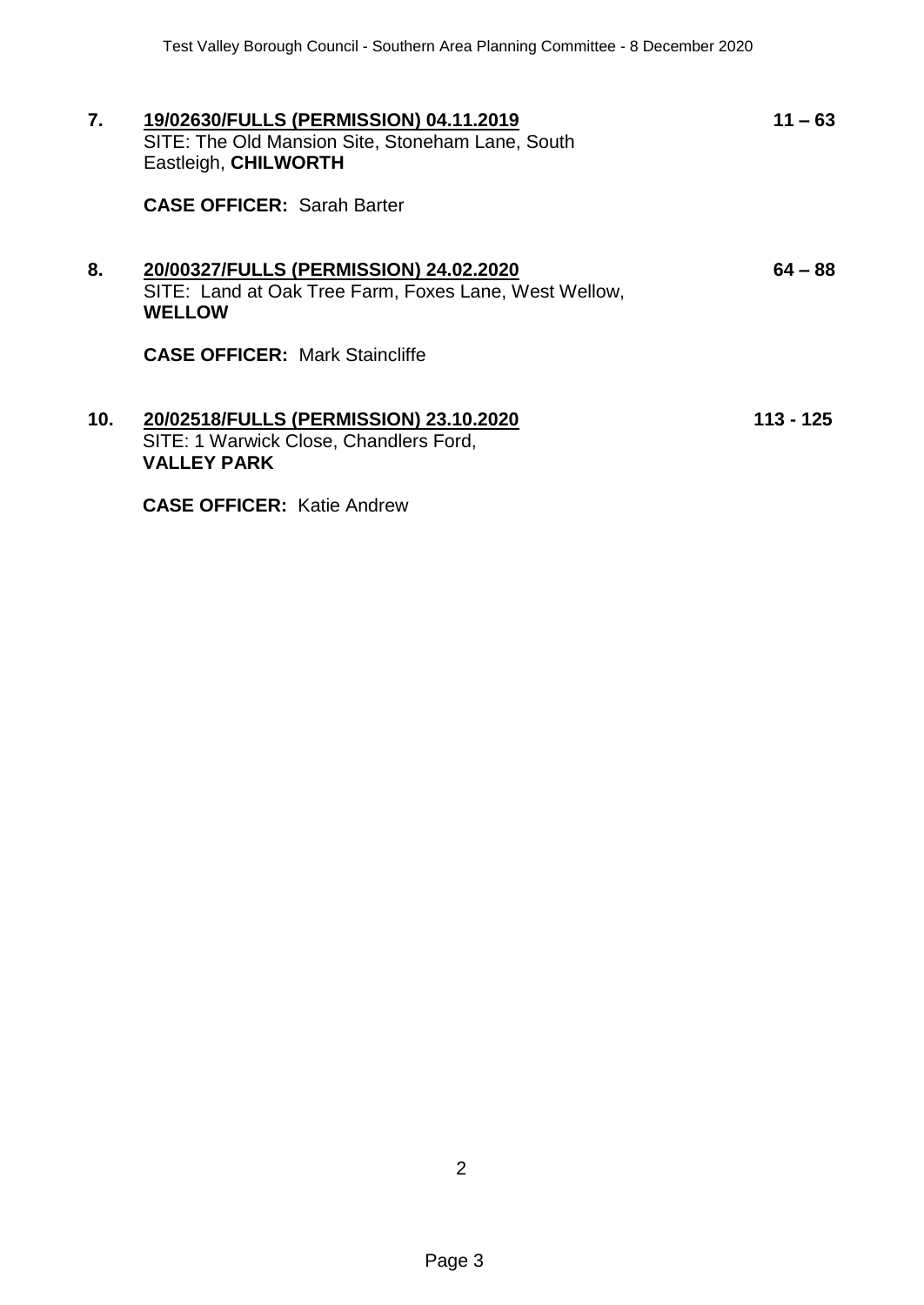\_\_\_\_\_\_\_\_\_\_\_\_\_\_\_\_\_\_\_\_\_\_\_\_\_\_\_\_\_\_\_\_\_\_\_\_\_\_\_\_\_\_\_\_\_\_\_\_\_\_\_\_\_\_\_\_\_\_\_\_\_\_\_\_\_\_\_\_\_\_

| <b>SITE</b>                                                                                            | The Old Mansion Site, Stoneham Lane, South<br>Eastleigh, SO50 9HS, CHILWORTH |
|--------------------------------------------------------------------------------------------------------|------------------------------------------------------------------------------|
| <b>COMMITTEE DATE</b> 8 <sup>th</sup> December 2020<br><b>ITEM NO.</b><br><b>PAGE NO.</b><br>$11 - 63$ |                                                                              |

#### 1.0 **AMENDMENTS**

- 1.1 Amended drawing for boundary treatments including buffer from SINC– number DD241L04M – received 8th December 2020.
- 1.2 Ecology letter from WYG received 4<sup>th</sup> December 2020 and lighting strategy dated Dec 2020.

#### 2.0 **CONSULTATIONS/REPRESENTATIONS**

2.1 Ecology – Comment –

Protected sites – Kennel Copse SINC

 Consideration for direct and indirect effects on the neighbouring SINC have not been fully outlined and addressed, for example ongoing recreational pressure, encroachment, noise, buffer zone, cumulative effect from neighbouring NSP, access track.

Protected habitats

 Loss of woodland and area marked for development within the local plan is much smaller than that proposed, with a larger area of the site being 'woodland'.

#### Protected species:

Bats - Roosting

- Ongoing management pressure on retained roosts with roads, paths and play equipment within close proximity.
- Unknown location of paths within woodland.

#### Bats – foraging and commuting

 Loss of woodland on southern woodland corridor and woodland edge habitat – previously identified as important for commuting and foraging bats. Contradicts the mitigation requirements within the bat survey report. Replacement planting location?

#### Reptiles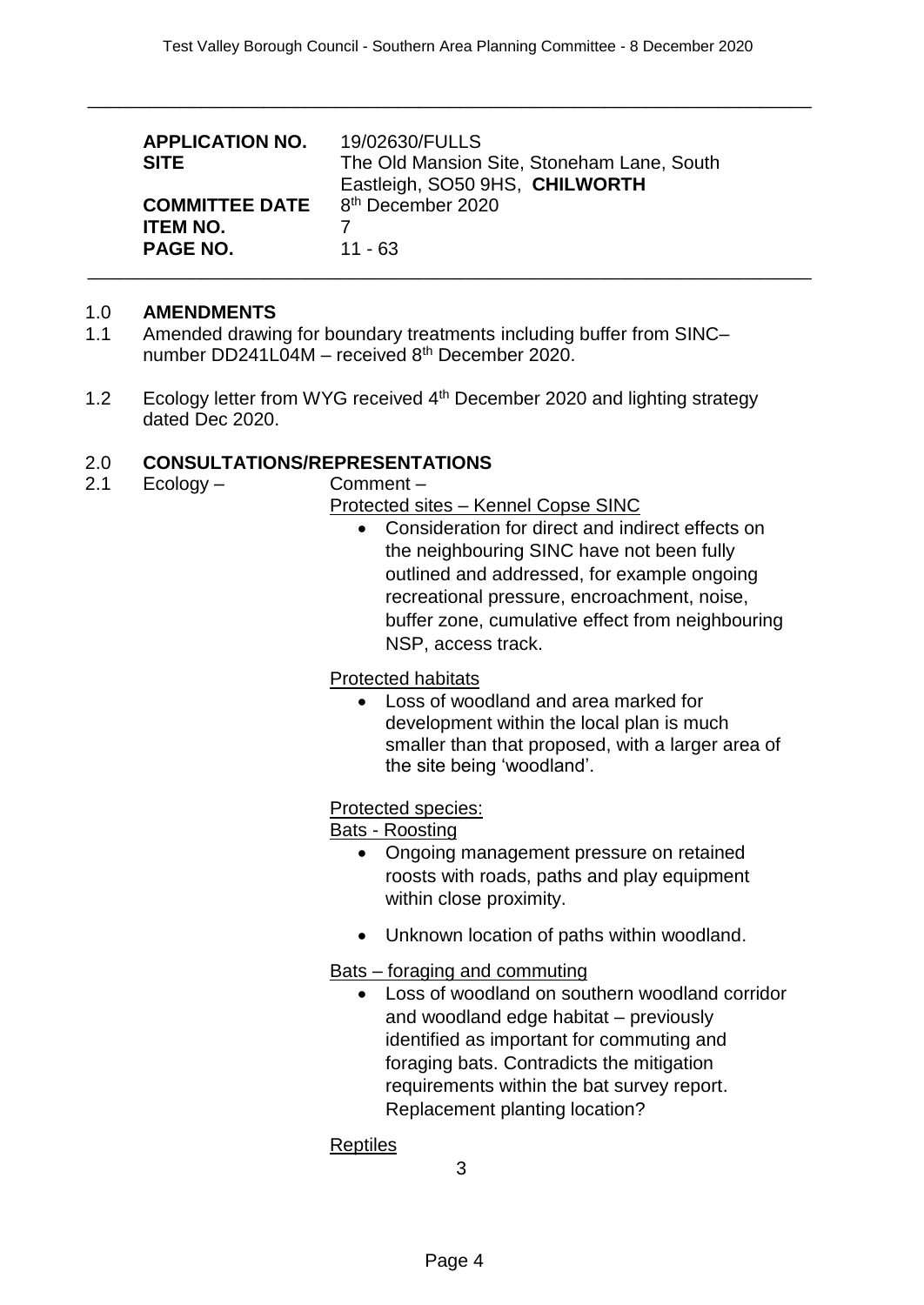- Initial report states that the area has moderate suitability for reptiles, with the habitat to be affected by the proposed development at the time of survey being of negligible potential. Section 5.3.2 of the Ecological Appraisal.
- Neighbouring golf course has suitable reptile habitat and neighbouring North Stoneham identifying adders, slow worms and grass snakes on site – subject to a translocation programme.
- Suitable habitat is due to be lost within the proposed development (0.31ha as stated within the updated ecology letter). Given the moderate suitability of habitats on site for reptiles, neighbouring populations in close proximity, I disagree with the conclusion that reptiles are unlikely to be present. Therefore unable to agree with the conclusion that no further investigation/survey work was considered necessary.

## **GCN**

- Report concludes that 'GCN are present on site'… is this a typo? Given previous findings
- GCN not considered present but previous surveys found other amphibians to be present.

## **Dormouse**

- No dormice in 2017, survey valid until 2020.
- Further justification as to why they are considered to be valid given proximity to known dormouse records (neighbouring site) and habitat being affected by the proposed development.

## Ecology surveys

 Ecological Appraisal, Botanical surveys, Dormouse surveys, Invertebrate surveys, bat survey, Badger surveys - States in each that if development does not proceed in the next 2 years, or changes to the proposed development within that time, it is recommended that a review of site conditions is undertaken to determine whether updated surveys are considered necessary.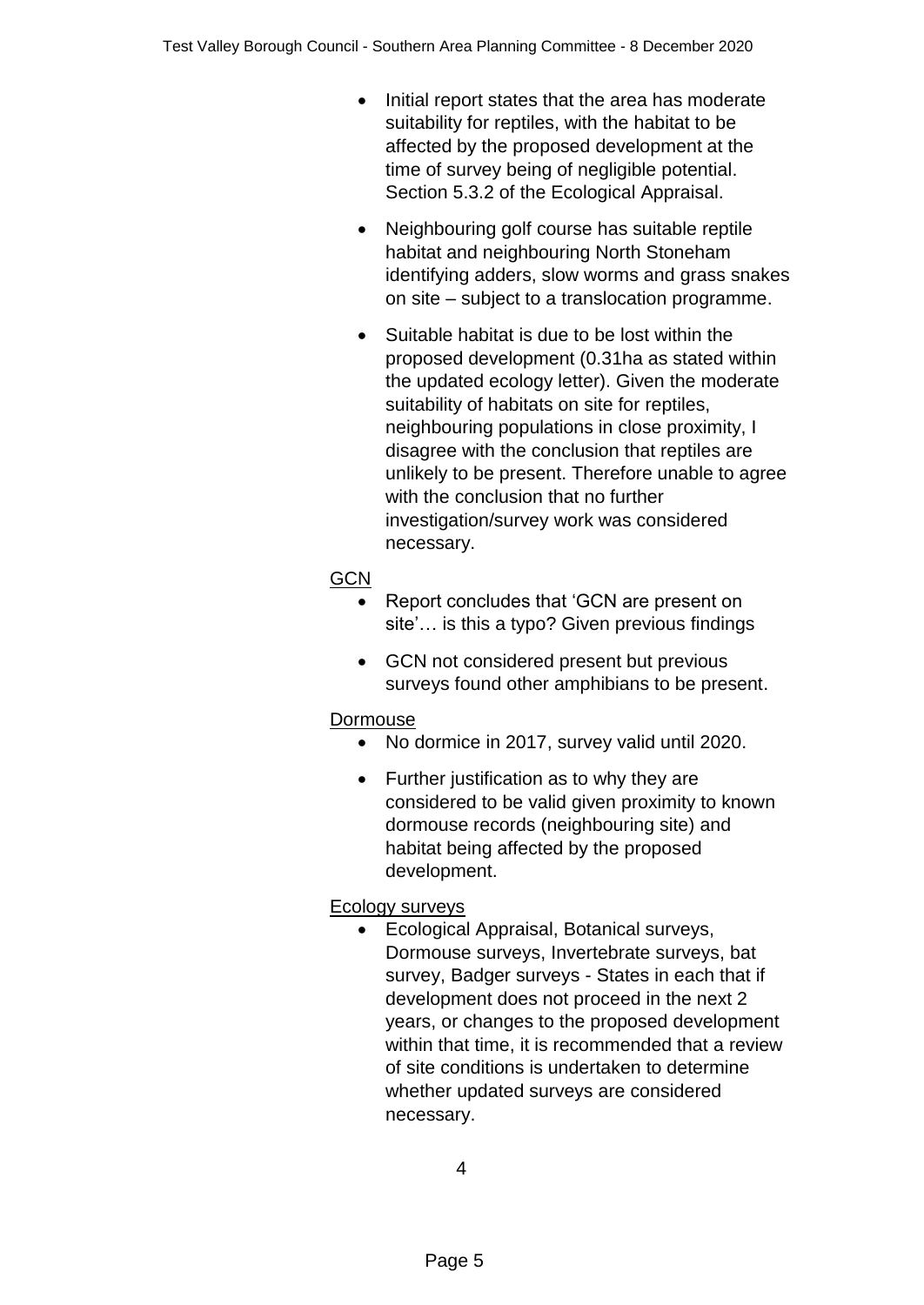Proposed mitigation:

| • Proposed that a Landscape mitigation strategy    |  |
|----------------------------------------------------|--|
| should be secured under condition. Not             |  |
| appropriate to condition a mitigation strategy as  |  |
| we need to be confident prior to consent that this |  |
| can be achieved.                                   |  |

- Species specific mitigation including understorey planting is not mentioned within the management plan, nor species to be planted.
- Location of nest boxes (including Kestral nest box) has not been included.
- 2.2 Leisure and Wellbeing - Comment - The woodland does not relate to any land TVBC currently manage, locally. Taking into account that Highwood are proposing to use a management company for the onsite POS which borders Kennel Copse, it would make sense that the same company manage this area of woodland as one continuous block. TVBC would not need to manage this area of woodland for it to be publically accessible and I hope this could be secured as part of any legal agreement.
- 2.3 Highways No further comments to make.
- 2.4 Natural England No response received.
- 2.5 Hampshire Gardens No response received. Trust -

## 3.0 **PLANNING CONSIDERATIONS**

## 3.1 **COM5 b) POS**

Further to the remarks made at paragraph 8.17 the woodland adjacent Homewood is somewhat detached from any land which TVBC currently manage locally as such the Parks and Countryside Manager has advised that it would be sensible for the land to be managed with the rest of the land at this site by a management company. TVBC would not need to manage the woodland for it to be publically accessible and this can confirmed through an appropriate obligation in the legal agreement.

## 3.2 **Ecology**

Paragraphs 8.61 – 8.64 set out that updates will be provided in respect of impacts on bats, reptiles, newts, the SINC and the woodland. A further letter from the applicant's ecologist a lighting assessment and increased buffer zone between the SINC and residential properties have been submitted. The Council ecologist has responded. Clarification and further comment is provided as follows.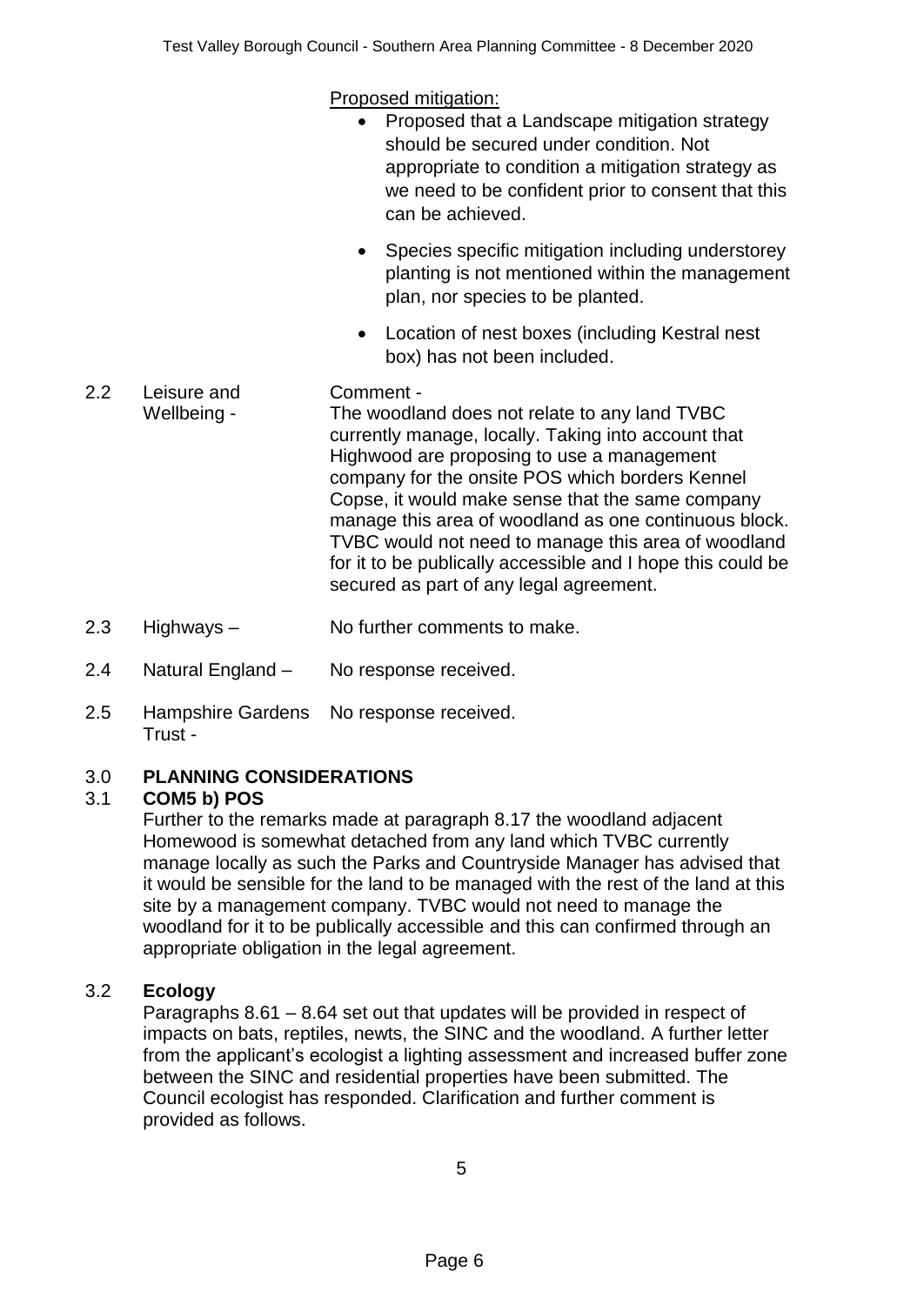## 3.3 Bats

An updated lighting strategy has been submitted ensuring the lighting of bat foraging corridors have been fully assessed with the use of low-level bollards. The risk of the proposed development resulting in significant exceedances of 1 lux along potential bat foraging/commuting routes is considered to be low. As such, dark corridors within the woodland on-site are expected to be retained. A condition is added at condition 26 to secure implementation in accordance with this document.

3.4 Further comment has been received from the ecologist in respect of ensuring that the ongoing management pressure on retained roosts and the position within close proximity of roads, paths and play equipment can be assured. Furthermore clarification is sought on the unknown location of paths within woodland and the access status of other woodland areas. The Case Officer has walked the public route through the Copse to the north which links to Home Wood. Other routes shown on site layouts are not for public access and this can be suitably secured as such through the legal agreement. In respect of the retained roosts on site during the construction phase, all suitable trees will be retained and protected by suitable tree protection fencing to prevent disturbance, accidental damage etc. This will result in buffers from construction works such as foundations. Although there will be changes to the landscape with the removal of some trees (albeit many have been removed historically) and construction of new dwellings, the proposed landscape scheme has been designed to compensate for any losses and to make sure that there is no significant loss of foraging or commuting habitat. Therefore there will be no indirect impacts on the viability of these potential roost sites.

## 3.5 Reptiles

The submitted report states that the area has moderate suitability for reptiles, with the habitat to be affected by the proposed development at the time of survey being of negligible potential. However the Council Ecologist notes that the neighbouring golf course has suitable reptile habitat and neighbouring North Stoneham identified adders, slow worms and grass snakes on site which are subject to a translocation programme. Suitable habitat is due to be lost within the proposed development (0.31ha as stated within the updated ecology letter). Given the moderate suitability of habitats on site for reptiles and neighbouring populations in close proximity, the Council Ecologist disagrees with the conclusion that reptiles are unlikely to be present. It is considered to reasonable to secure a suitable reptile survey and mitigation where appropriate.

#### 3.6 Great Crested Newts

The report submitted dated May 2020 concludes that 'GCN are present on site'. The applicant has confirmed that as per the overall findings of the report this a typing error. As such no further survey work is required in this respect.

#### 3.7 Dormouse

The Council Ecologist has also highlighted the consideration of dormice. A survey was provided from 2017 which is valid until 2020. However it is considered appropriate to seek further justification as to why the survey is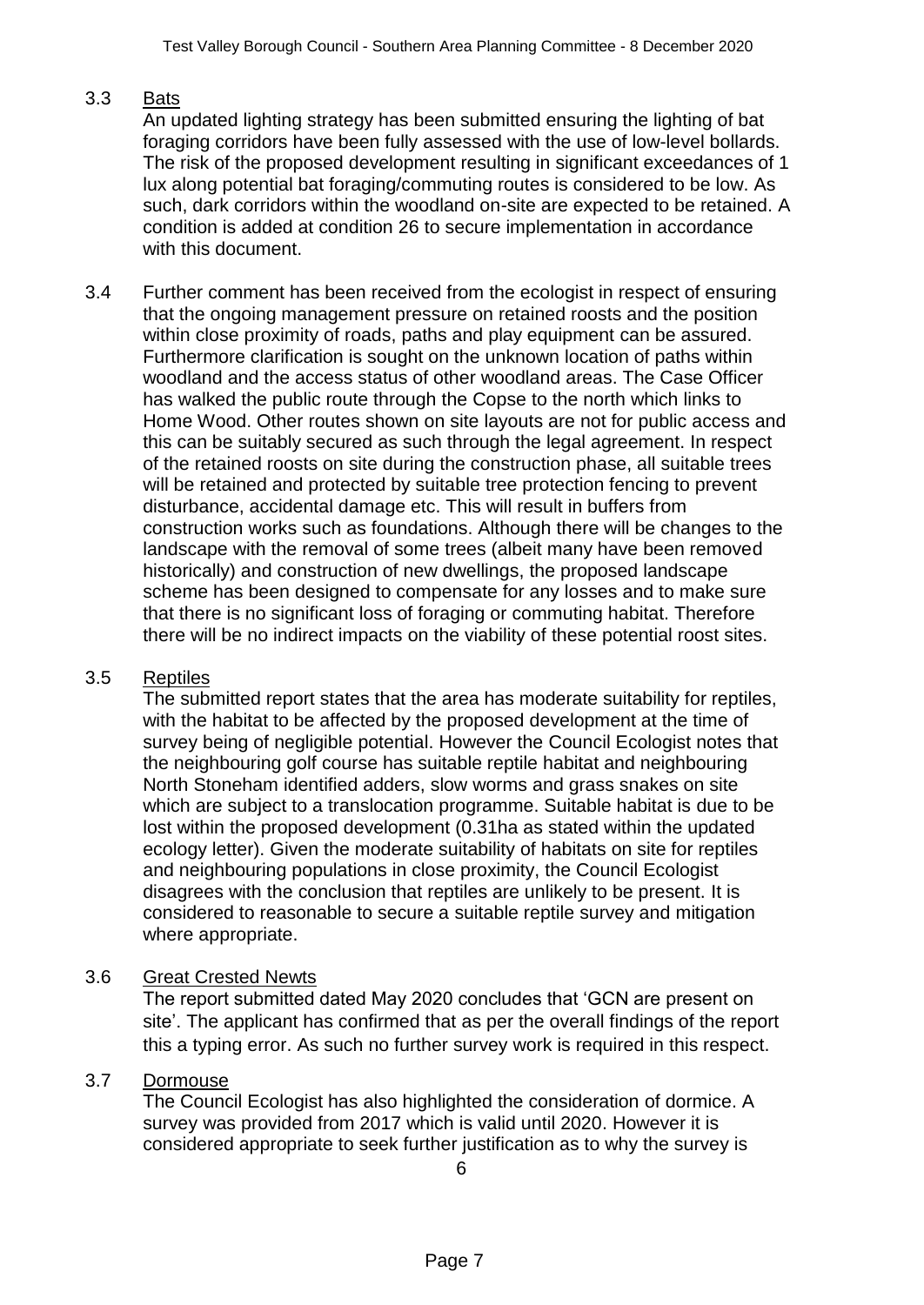considered to be valid given proximity to known dormouse records (neighbouring site) and habitat being affected by the proposed development. Therefore the recommendation is made subject to securing suitable reptile survey and mitigation where appropriate.

#### 3.8 SINC and Ancient Woodland

The applicant has confirmed that 2m boundary fences can be provided to deter fly tipping. It is also advised that fencing within the western section of the site may restrict the movement of mammals such as badger and hedgehog. It is proposed that suitable gaps for hedgehogs are provided in all boundary fences. Badgers (which are not recorded on or within 50m of the site) will not be prevented from accessing the woodland buffer areas, nor from accessing the wider woodlands (including Kennel Copse) or open spaces. Furthermore, boundary fencing will not present a significant barrier to badger movement as they will dig under them. The applicants ecologist has recommended an updated badger survey ahead of commencement which the Council Ecologist considers appropriate. This condition has been added to the recommendation at condition 27. The applicant further proposes that if any clear mammal paths are identified during that survey, then suitable two-way badger gates will be installed in intersecting fences.

- 3.9 The council ecologist has also highlighted that a buffer between the SINC/Woodland is still required to ensure no impacts in terms of health and safety, encroachment and noise on the woodland habitat. No gardens should be included in this buffer zone. The applicant has addressed this point by removing approx. 5m from plots 10 and 11 to provide a buffer and 5m with an additional 3m from plot 9 which are located closest to the SINC and woodland. The access track into the development is within the SINC however an access track has historically always been located here and policy COM5 seeks to ensure that development should be provided through Stoneham Lane and the proposed development at NSP which is where the access links to. The council ecologist highlights that although this is an existing track, works to undertake this will have an impact on the SINC even with mitigation measures within the construction and operational phase. A CEMP is included in the recommendation at condition 15 of the agenda report which seeks to ensure the protection of ecological features in accordance with policy E5 of the Revised Borough Local Plan 2016.
- 3.10 The Council Ecologist has also highlighted that more information is required in respect of replacement planting as a result of some areas of cleared woodland and highlights that the local plan map shows a much smaller area marked for development. As discussed within the agenda report at paragraph 8.2 onwards the reasoning for development within areas marked woodland has been subject to careful scrutiny and survey and as a result it is considered that development can be provided appropriately in these locations to ensure efficient use of the land whilst complying with relevant policies of the Revised Borough local Plan. It is considered appropriate to secure replacement planting detail through the landscape condition 5 which has been amended to include suitable ecological enhancements.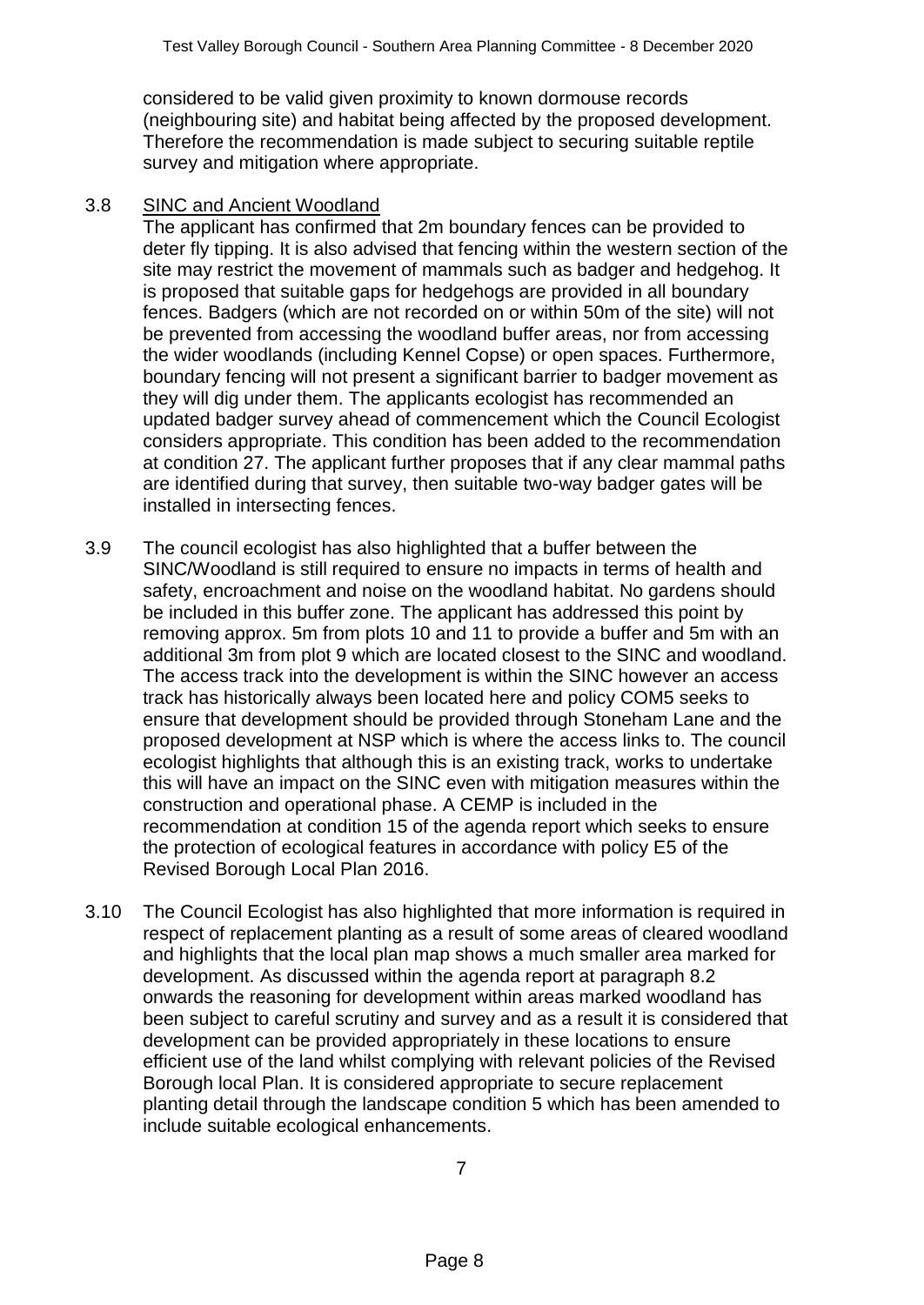3.11 The Council Ecologist has highlighted that the ecology surveys on file are out of date. The surveys submitted were appropriate at the time of submission in November 2019. Whilst amendments have been made in terms of the design of the mansion apartment in April 2020 and the inclusion of affordable housing at Lakeside view in October 2020 these area have always been proposed for apartments and/or houses and as such it is not considered that the proposals have changed significantly in this time to fundamentally alter the findings of the surveys.

#### 3.12 **Nitrate Neutrality**

A consultation response from Natural England is awaited and the recommendation continues to be subject to a satisfactory consultation response from Natural England in respect of the nitrate mitigation options submitted. It should be noted that Natural England have previously agreed the 4 different options submitted on the neighbouring site at Stoneham where a Care Home has recently been granted permission.

#### 3.13 **Trees**

Paragraph 8.49 advises that an update will be provided in respect of conflict with trees through pipe routing around the recently revised Lakeside View. This has not been provided at this time and as such a condition has been added to the recommendation at condition 28.

## 3.14 **Boundary between Stoneham Lakes and the proposed development**

The applicant and the Angling club have been in discussion in respect of boundary treatments along the southern boundary of the site. An amended plan has been submitted drawing no DD241L04M proposing an increase in height of the fencing to 1.8m.

#### 3.15 **Impact at angling lakes**

Paragraph 8.81 sets out that a condition will be added to provide further information on the construction of the proposed terrace. This condition was not included in the agenda. This is now included at condition 25.

#### 3.16 **Plans**

The composite drawing of the mansion apartments is attached for information.

#### 3.17 **Corrections**

Paragraph 8.26 – to clarify this application is in relation to residential housing and not a care home complex. Furthermore the paragraph number is missing for heritage considerations this 8.43.

3.18 Paragraph 8.73 – strike 'is' from last sentence *The management of the surface water on site through these means is considered appropriate and the County Council as the Lead Local Flood Authority has no objection to the proposals is raised subject to appropriate condition.*

#### 4.0 **AMENDED RECOMMENDATION**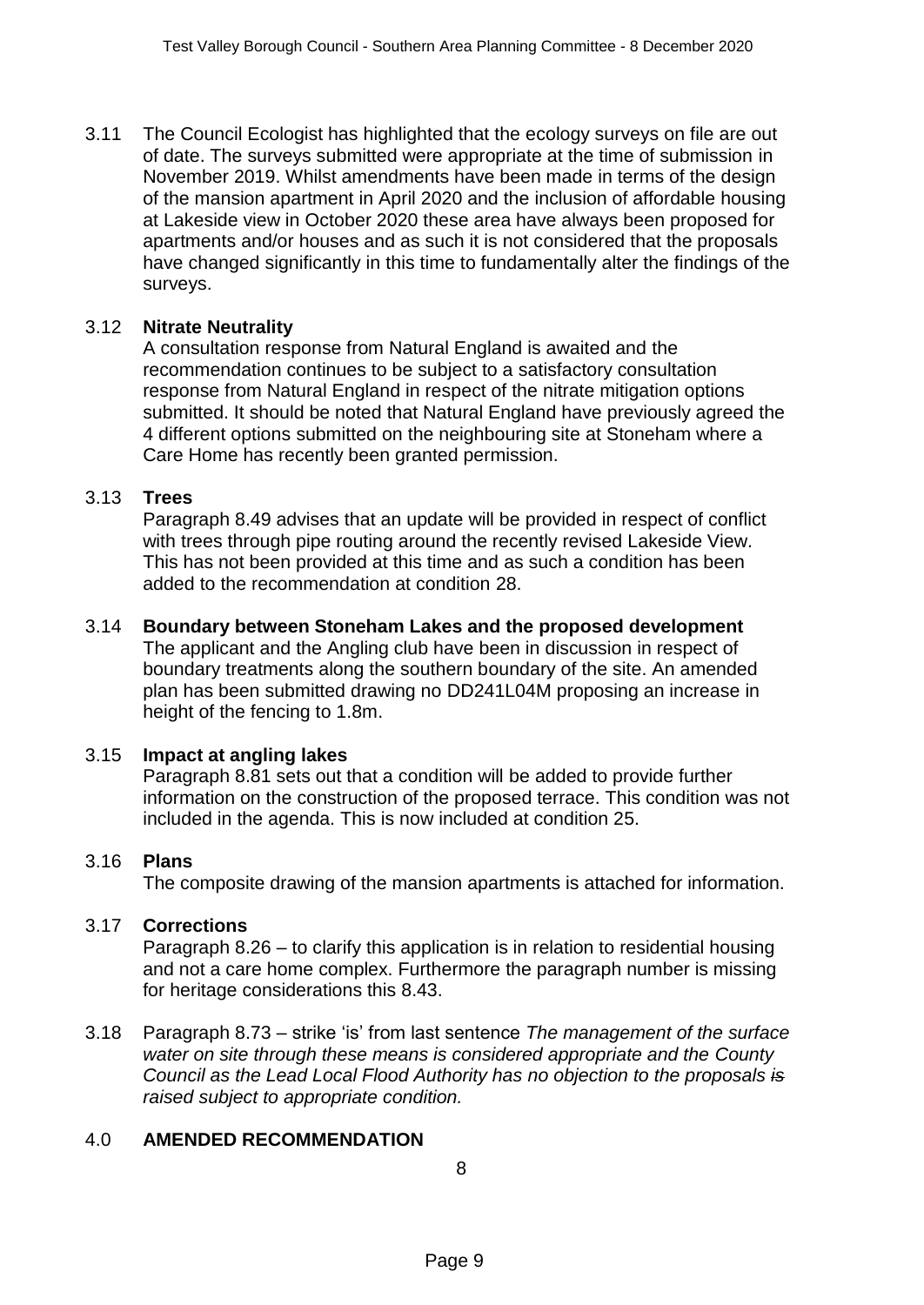**Delegate to Head of Planning and building to:**

**(I) Completion of Legal agreement to secure:**

- **The delivery and future management of on-site Affordable Housing**
- **Secure off-site Nitrogen Neutrality mitigation**
- **Financial contributions towards both the New Forest SPA and the Solent SPA to mitigate the impact of development**
- **Provision of, and subsequent management arrangements for, onsite Public Open Space**
- **Maintenance and management arrangements for the Woodland Buffer to Stoneham Golf Club**

**(ii) The receipt of a satisfactory consultation reply from Natural England in respect of additional evidence for Nitrate Neutrality**

**(iii) The receipt of a suitable reptile and dormouse survey and mitigation where appropriate.**

**Then PERMISSION subject to condition 1 of the agenda report, updated conditions 2, 5, 21 and 23 and condition 3 – 21 24 of the agenda report and additional conditions 25 - 30 and notes:**

**2. The development hereby permitted shall not be carried out except in complete accordance with the details shown on the submitted plans, numbers 19.034278 C 19.034.101 V DD241L04M 14-159-1216 C 14-159-1202 H 19.034.240 G DD241L01 D DD241L03F 19.034.279 D 14-159-1225 F 14-159-1215 D 14-159-1204 G 14-159-1208 E 14-159-1214 G 14-159-1201 H 19.034.100 O DD241L02 C DD241L05B 14-159-1210 E 19/34/SK22 C 19/034/305 B 14-0159-1226 A 19/034/210 14-159-200**

**19/034/220 19/034/280 14-159-1207 B 19/034/300 19/034/301**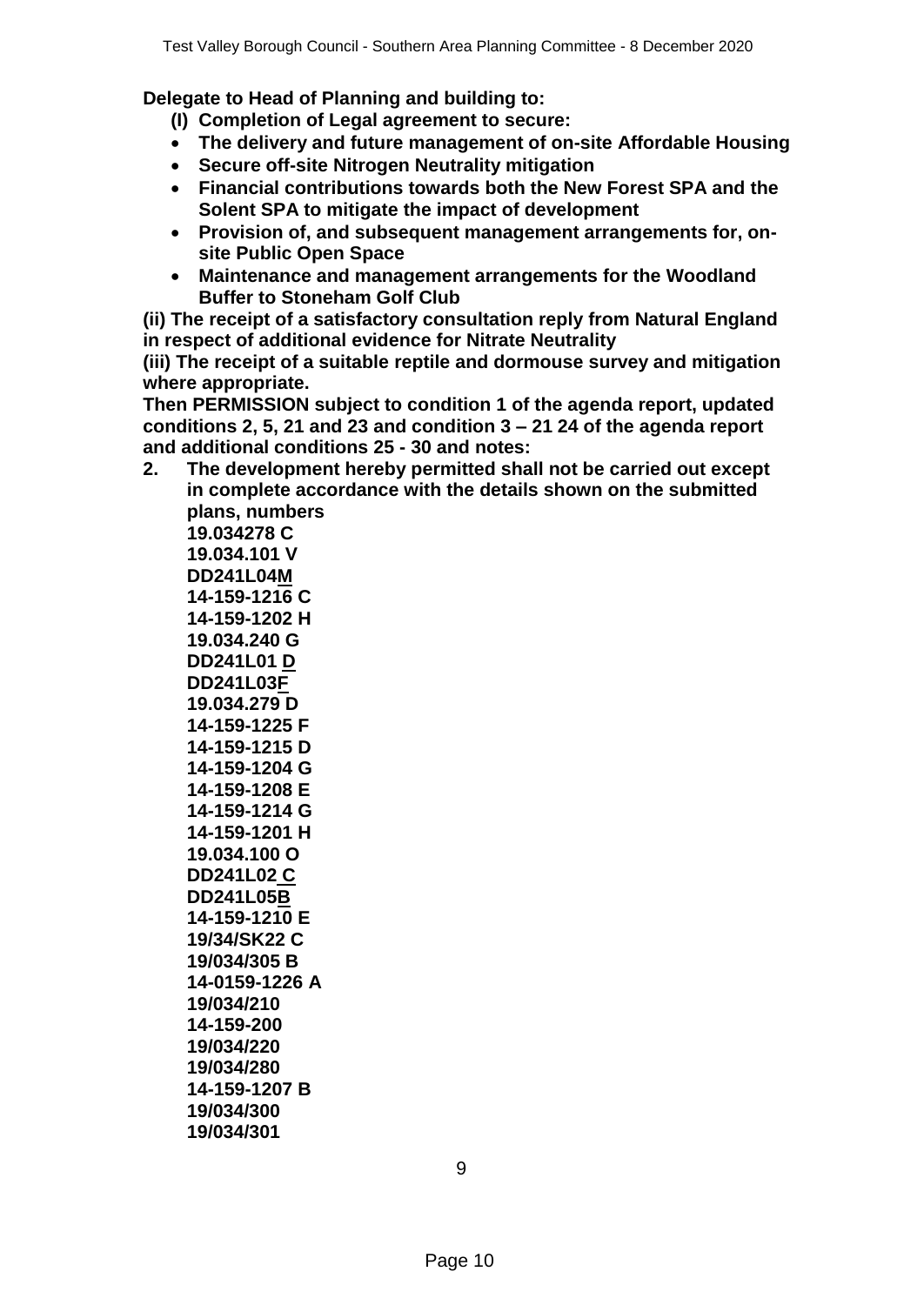**19/034/302 19/034/303 19/034/304 19/034/276 19/034/275 19/034/280 14-159-1223 14-159-1222 19.034.002 A 19.034.277 G 14-159-1221 14-159-1219 14-159-1220 19.034.270 E 19.034.271 D 19.034.272 D 19.034.273 C 19.034.300C 19.034.001 19.034.211 C DD241L06A**

**Reason: For the avoidance of doubt and in the interests of proper planning.**

**5. No development shall take place above DPC level of the development hereby permitted until full details of hard and soft landscape works have been submitted and approved. Details shall include-where appropriate: ecological enhancements; proposed finished levels or contours; means of enclosure; car parking layouts; other vehicle and pedestrian access and circulation areas; hard surfacing materials; minor artefacts and structures (e.g. furniture, play equipment, refuse or other storage units, signs, lighting, etc.); proposed and existing functional services above and below ground (e.g. drainage, power, communications cables, pipelines etc. indicating lines, manholes, supports.); retained historic landscape features and proposals for restoration, where relevant.**

**Soft landscape works shall include: planting plans; written specifications (including cultivation and other operations associated with plant and grass establishment such as tree pits); schedules of plants, noting species, plant sizes and proposed numbers/densities.**

**The landscape works shall be carried out in accordance with the implementation programme and in accordance with the management plan.**

**Reason: To improve the appearance of the site and enhance the character of the development in the interest of visual amenity and contribute to the character of the local area in accordance with Test Valley Borough Revised Local Plan (2016) Policy E1 and E2.**

**21. The development shall not be occupied until the boundary treatments detailed in drawing no DD241L04M (comprising all** 

10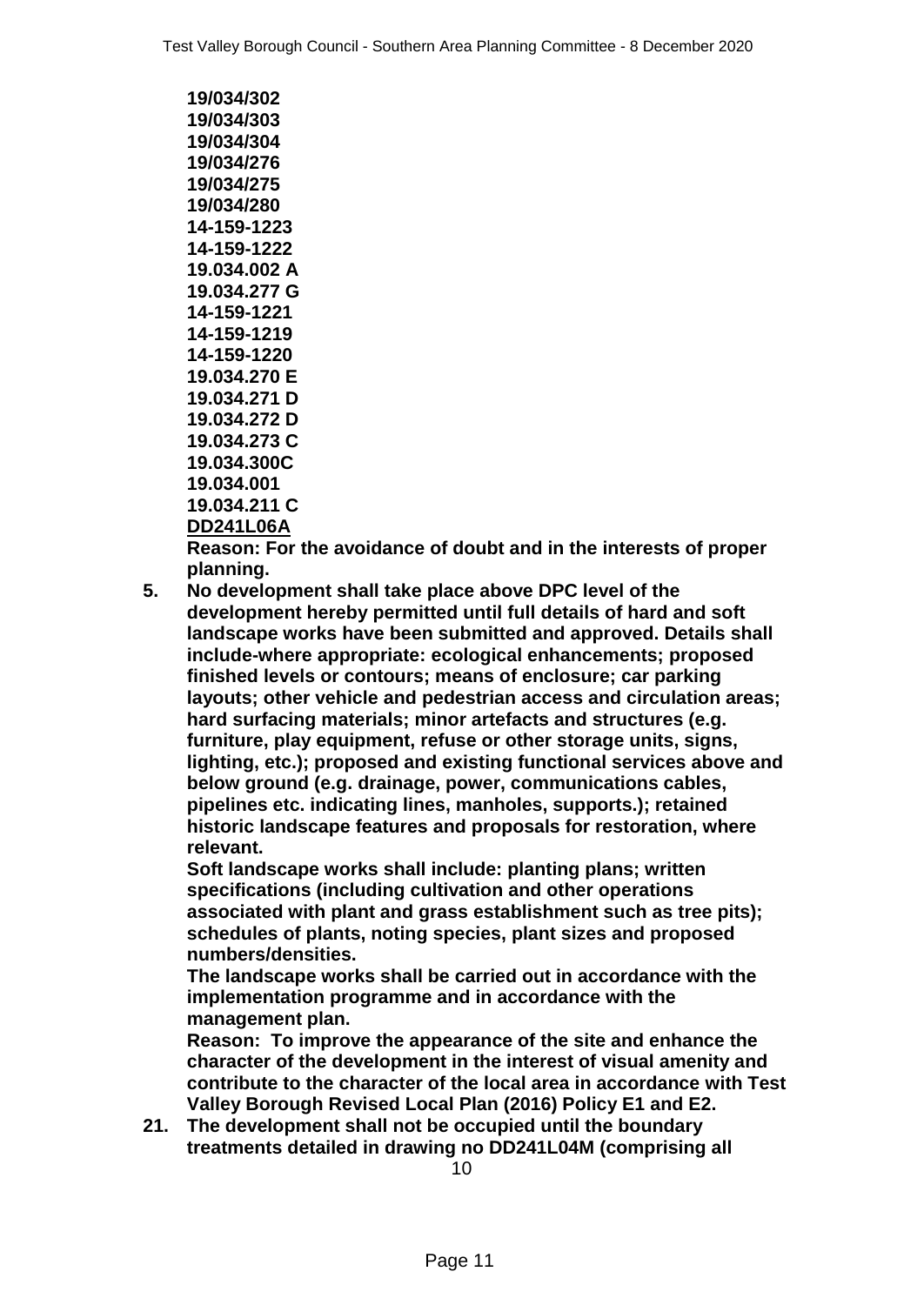**boundary treatments across the site including golf ball stop fencing) has been provided. The boundary treatment shall be retained and maintained at all times.** 

**Reason: To ensure security and safety for residents of the proposed development and users of the adjacent angling lakes and golf club in accordance with Test Valley Borough Revised Local Plan 2016 Policy LHW4.**

**23. The development shall not be occupied until the 'Woodland Buffer to Stoneham Golf Club' is completed (ie. fences, gates and signage erected) as detailed in drawing no DD241L04 M and the Landscape, Woodland & Ecological Management Plan Rev E has been provided. The 'woodland Buffer to Stoneham Golf club' detail shall be retained and maintained at all times.** 

**Reason: To ensure security and safety for residents of the proposed development and users of the golf club in accordance with Test Valley Borough Revised Local Plan 2016, policy LHW4. Additional conditions:**

- **25. No development to construct the terrace at the Mansion apartment building shall be begun until details of how the terrace area and associated retaining wall are to be constructed including how the existing historic elements of the site will be used. Details shall include drawings at a scale of 1:50 showing sections and elevations of the proposed terrace area and its relationship with the Angling lake and surrounding land to the south. The terrace and associated works shall be constructed in accordance with the approved details. Reason: To sustain the significance of the historic use of the site and to ensure security and safety for residents of the proposed development and users of the adjacent angling lakes in accordance with Test Valley Borough Revised Local Plan (2016) Policy E9 and LHW4.**
- **26. The development hereby approved shall be undertaken in full accordance with the provisions set out within the WYG Lighting Assessment dated December 2020. Reason: In the interest of visual amenity, safety and to protect biodiversity in accordance with policies E1, E5 and LHW4 of the Revised Borough Local Plan 2016.**
- **27. Prior to commencement of development a badger survey shall be undertaken to ensure that the boundary fencing will not present a significant barrier to badger movement. Should any clear mammal paths be identified during that survey, then suitable two-way badger gates shall be installed in intersecting fences where 2m high fencing is provided to deter fly tipping.**

**Reason: In the interests of the protection of protected species in accordance with policy E5 of the Test Valley Borough Revised Local Plan 2016.**

**28. Notwithstanding the content of the James Fuller Arboricultural Method Statement and report an appropriately annotated plan shall be submitted to and approved by the Local planning Authority showing the routing of the pipe located to the west of lakeside View to ensure no conflict with tree protection and new planting. The**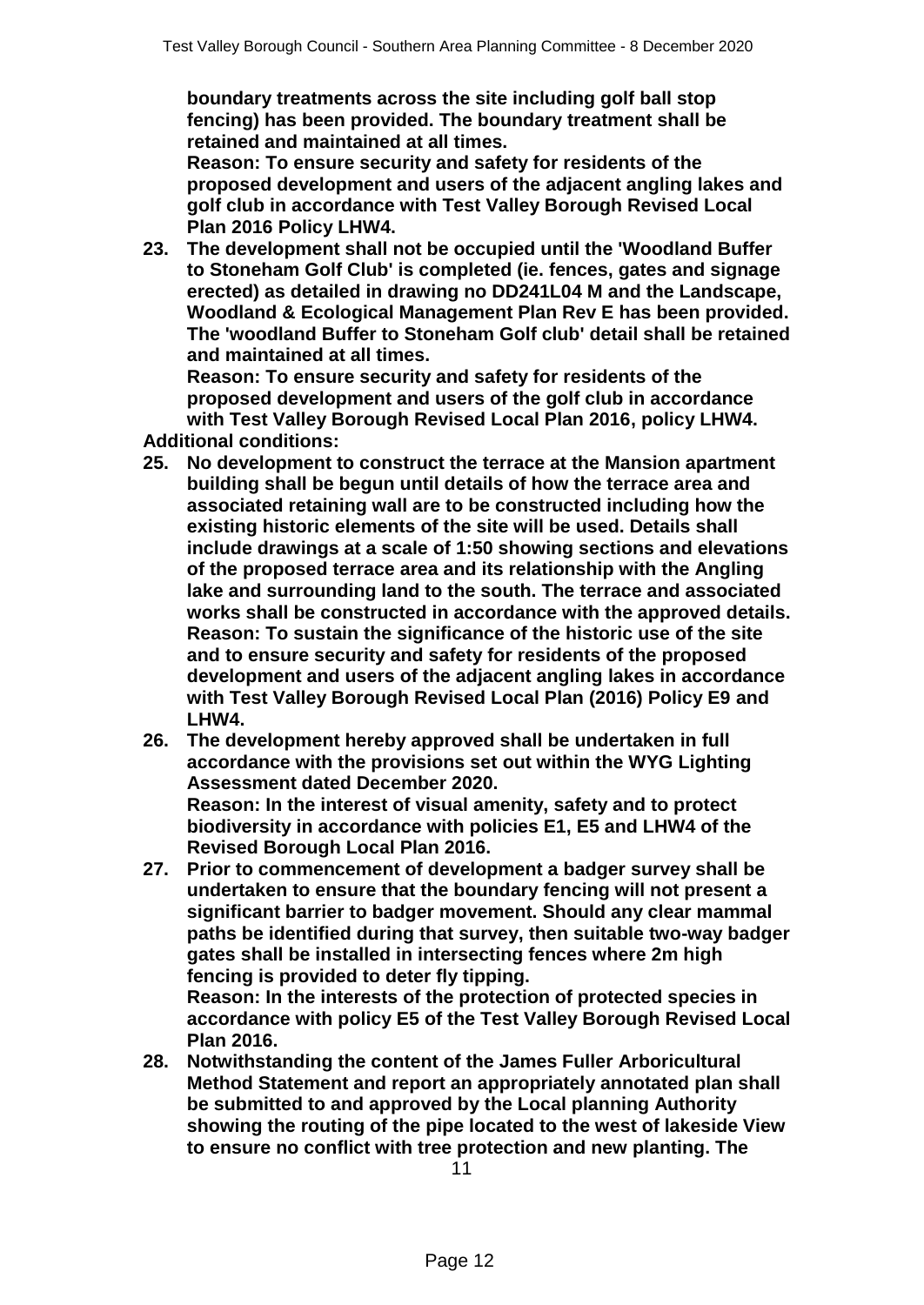**pipe routing shall be carried out in accordance with the approved detail.** 

**Reason: To ensure the avoidance of damage to existing trees and natural features during the construction phase in accordance with Test Valley Borough Revised Local Plan policy E2.**

**29. Prior to occupation of development the access road permitted under Eastleigh BC application ref: R17/ 79892 shall be completed to its final course layer. Reason: To ensure the development is does not have an impact on** 

**the function, safety, or character of and accessibility to the local or strategic highway network or rights of way network in accordance with Test Valley Borough Revised Local Plan (2016) policy T1.**

**30. The development shall not be permitted to be occupied until such time as the location and design of bird nest boxes (including Kestral nest box) shall be submitted to and approved in writing by the Local Planning Authority. The nest boxes shall be installed prior to first occupation of the dwellings in accordance with the approved details.** 

**Reason: In the interests of the protection of protected species in accordance with policy E5 of the Test Valley Borough Revised Local Plan 2016.**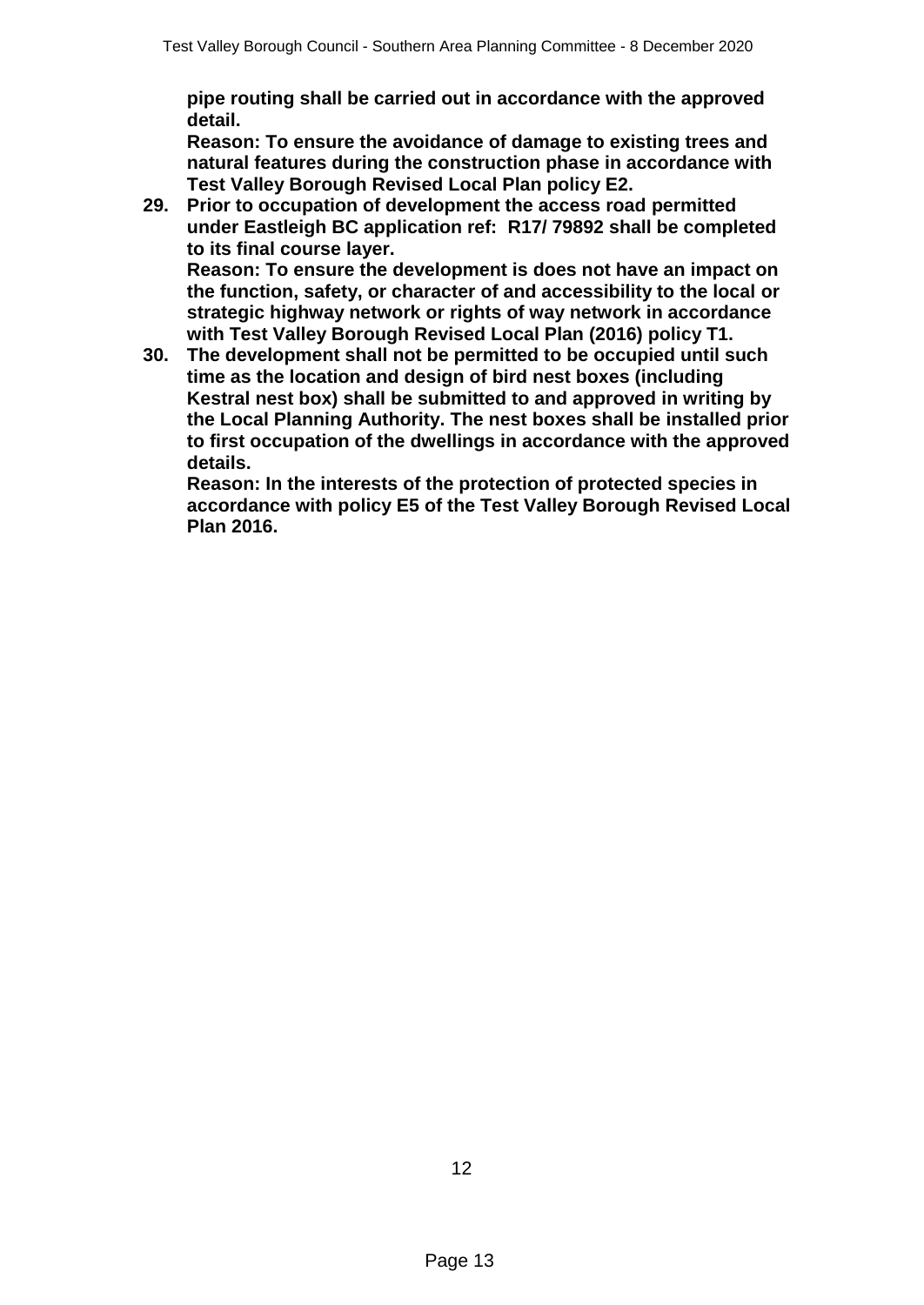\_\_\_\_\_\_\_\_\_\_\_\_\_\_\_\_\_\_\_\_\_\_\_\_\_\_\_\_\_\_\_\_\_\_\_\_\_\_\_\_\_\_\_\_\_\_\_\_\_\_\_\_\_\_\_\_\_\_\_\_\_\_\_\_\_\_\_\_\_\_

| <b>APPLICATION NO.</b><br><b>SITE</b>                                                     | 20/00327/FULLS<br>Land At Oak Tree Farm, Foxes Lane, West Wellow,<br>SO51 6EA, WELLOW |
|-------------------------------------------------------------------------------------------|---------------------------------------------------------------------------------------|
| <b>COMMITTEE DATE</b> 8 <sup>th</sup> December 2020<br><b>ITEM NO.</b><br><b>PAGE NO.</b> | 8<br>$64 - 88$                                                                        |

#### 1.0 **VIEWING PANEL**

1.1 A viewing panel was held on 7<sup>th</sup> December 2020 and was attended by Cllrs Cooper, Bailey and Bundy, Burnage, A Dowden & C Dowden, Gywnne, Hatley, Parker, Thom, & Warnes.

Apologies were received from Cllrs Johnston & Ward.

#### 2.0 **CONSULTATIONS**

2.1 Local Lead Flood Authority (LLFA)-

Following our first formal response to this planning application dated 19th August 2020, we received additional information on the 10th September 2020 including a ground investigation report which included infiltration testing in accordance with the BRE365.

- 2.2 The infiltration testing comprised three trial pits: SA1 SA2 and SA2A at depths of: 1.6m, 2.9m and 2.0m respectively. The testing showed good infiltration rates at SA1 and SA2A and could not be completed due to collapse issues at SA2.
- 2.3 However, our formal response missed the fact that the ground investigation report was carried out in August, when groundwater levels are expected to be lower. Therefore, there is a risk of groundwater levels rising during the wet season which could compromise the required 1m unsaturated zone. Therefore, and although the information submitted by the applicant has addressed most of our concerns regarding Surface Water Management and Local Flood Risk, at this stage a groundwater assessment that includes seasonal variations (winter months) should be submitted to demonstrate that infiltration is feasible at the application site.

#### 2.4 *Planning Officer Comment*

The applicant is aware of the new comments from the LLFA and has undertaken the additional testing. This information and report is not currently available for consideration, but will be available before the end of December. The applicant's appointed consultant is confident that the issue identified can be resolved.

2.5 Due to the late comments of the LLFA the recommendation has been updated to reflect the need to achieve a satisfactory solution prior to the grant of planning permission as set out in Paragraph 5.0 below.

#### 3.0 **REPRESENTATIONS**

3.1 Since the drafting of the agenda report a further 2 representations have been

13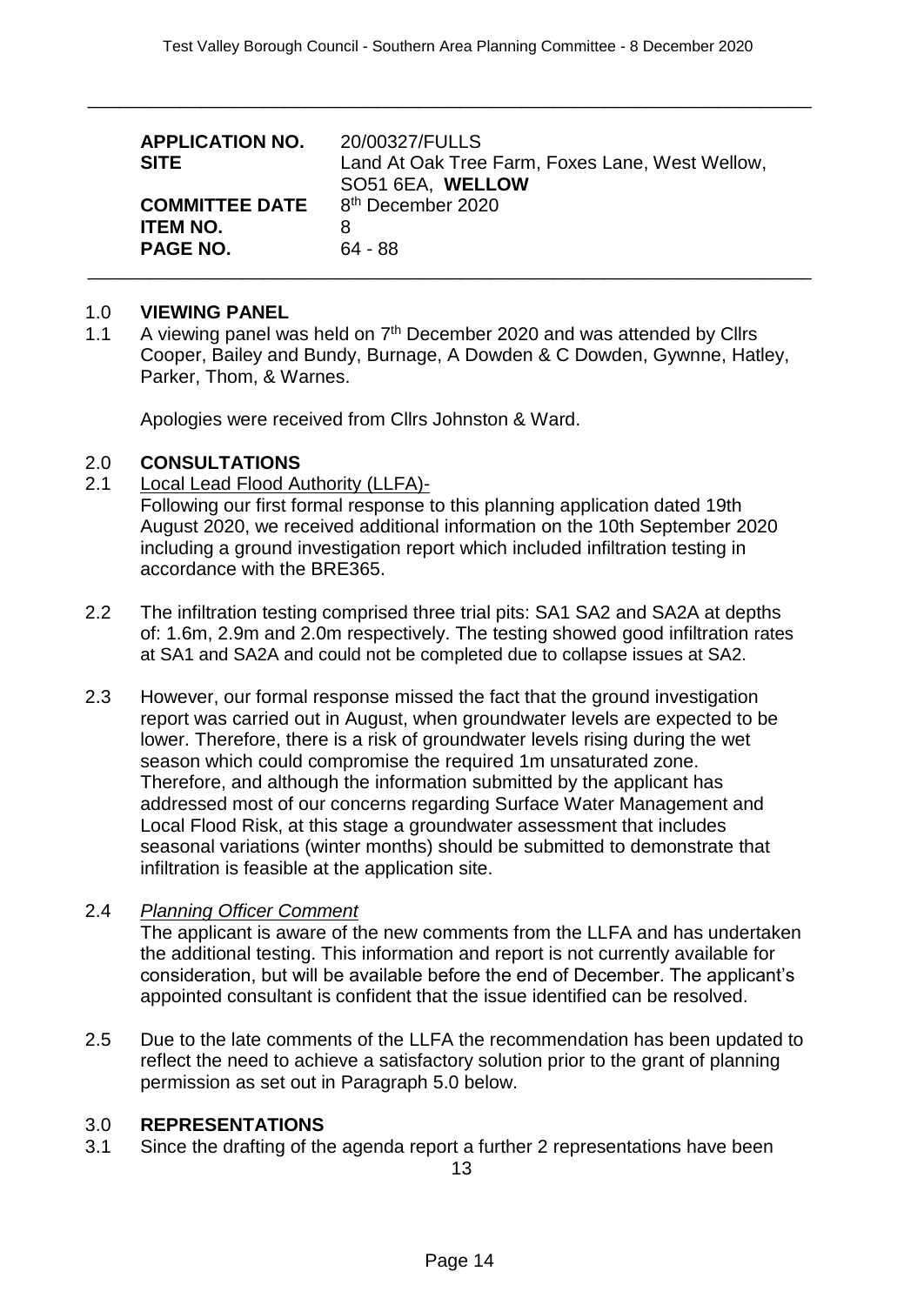received, setting out the following concerns:

- I am concerned not to be able to trace any confirmation as to how Mr Manzanero of H.C.C. SWM department could remove objections as it is still impossible to provide his requested soil survey to confirm 1m of unsaturated Zone between the base of the infiltration features, and the highest groundwater level recorded including winter months, as the initial trial pits were only dug in the height of summer this year. There will be huge risk of water inundation, if this request cannot be satisfied, and all of this BEFORE any rain from the huge roof area has also been dumped on the site. We are only two days into winter months, so I ask however compliance could be confirmed as of now?
- The report and HRA is wrong. The site is within Mottisfont SAC Buffer Zone.
- The pond would be an ideal feeding ground for bats.
- No bat survey has been submitted with the application. The application is not valid.

## 4.0 **PLANNING CONSIDERATIONS**

Para 8.20 of the SAPC report and the content of the HRA clearly state that the site is within Mottisfont Bat Special Area of Conservation Buffer Zone. The HRA has been undertaken on that basis and the conclusions have been checked by Natural England. No objection is raised to the conclusions reached in the HRA.

4.1 The HRA does state that the site is not within the SAC as that is approximately 10km away. The designation is centred on a Grid Reference (SU322297) close to the village of Mottisfont and comprises as area of approximately 196.55Ha. It is also confirmed that:

"The Mottisfont woodland supports an important population of the rare **barbastelle** *Barbastella barbastellus.* It is one of only six known maternity sites in the UK (2002 data) and the only one in Hampshire. Mottisfont contains a mix of woodland types including hazel coppice with standards, broadleaved plantation and coniferous plantation which the bats use for breeding, roosting, commuting and feeding." (source: [https://sac.jncc.gov.uk/site/UK0030334\)](https://sac.jncc.gov.uk/site/UK0030334)

As a matter of fact the site is not within the SAC and the SAC is 10km away. However, the application site is within the 7.5km of the SAC and the HRA goes on to quantify the issue. The HRA states that the bats commute up to 7.5km from the SAC, the 7.5km being taken from the outer edge of the SAC. Both the Council's HRA and the officer report to Committee clearly assess the potential for an indirect effect on the interests of the Mottisfont bats SAC arising from the proposed development and the conclusion the proposed development would not adversely affect those interests is clearly set out.

4.2 The comments relating to the Local Lead Flood Authority (LLFA) are noted and addressed in paragraphs 2.4-2.5 above. The recommendation is amended to ensure this matter is satisfactorily resolved prior to the grant of planning permission.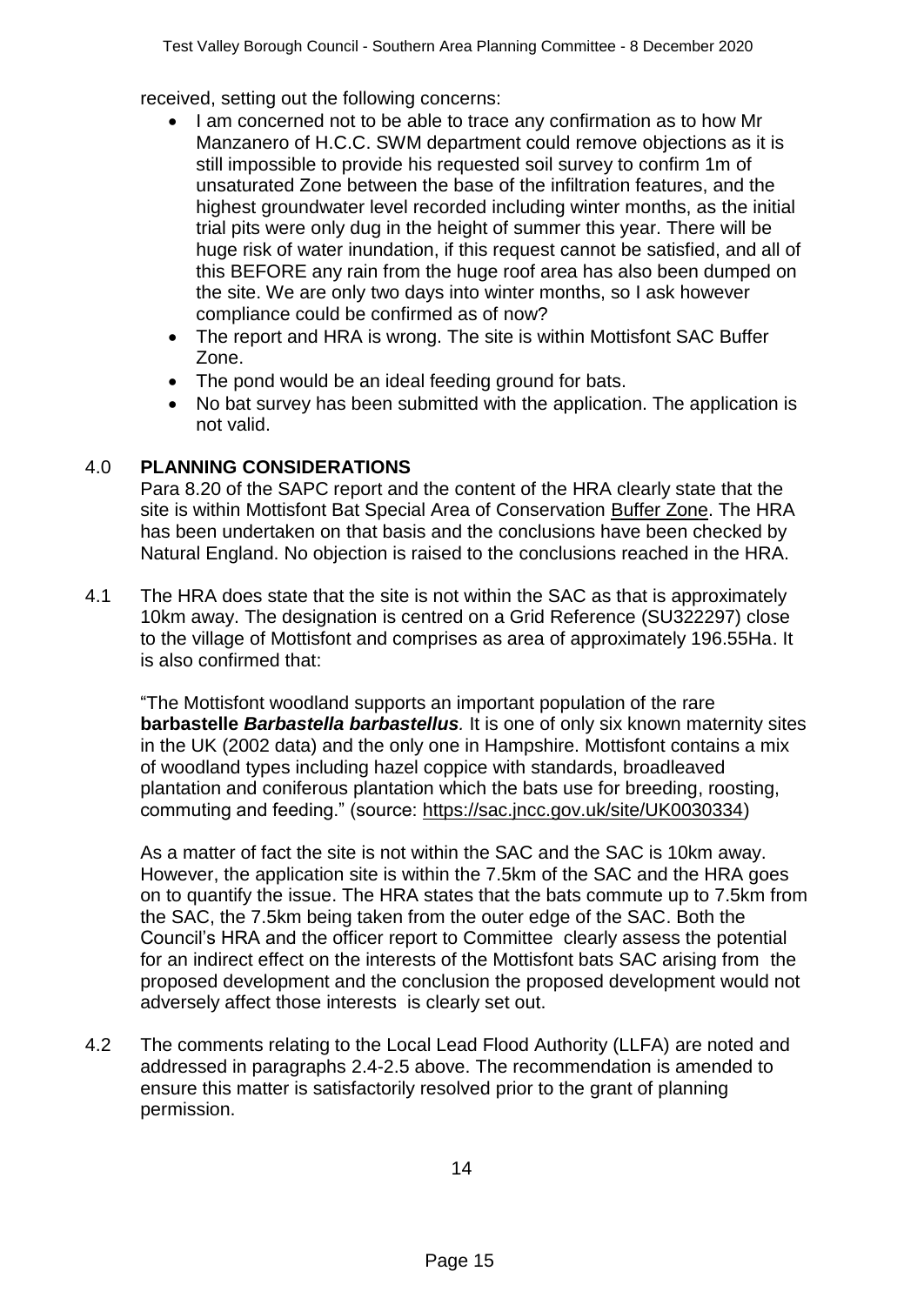#### 5.0 **RECOMMENDATION**

**Delegate to the Head of Planning & Building to:**

 **Allow the submission, and consideration, of additional surface water drainage information requested by the Local Lead Flood Authority;** 

 **To consult with the Hampshire County Council acting as Local Lead Flood Authority, and to receive a satisfactory consultation reply that the proposal would not adversely affect drainage conditions in the vicinity of the site, and.**

 **Impose any reasonable additional or amended conditions considered necessary following that process, to adequately deal with surface water disposal, then** 

**PERMISSION subject to conditions and notes as per the main report recommendation.**